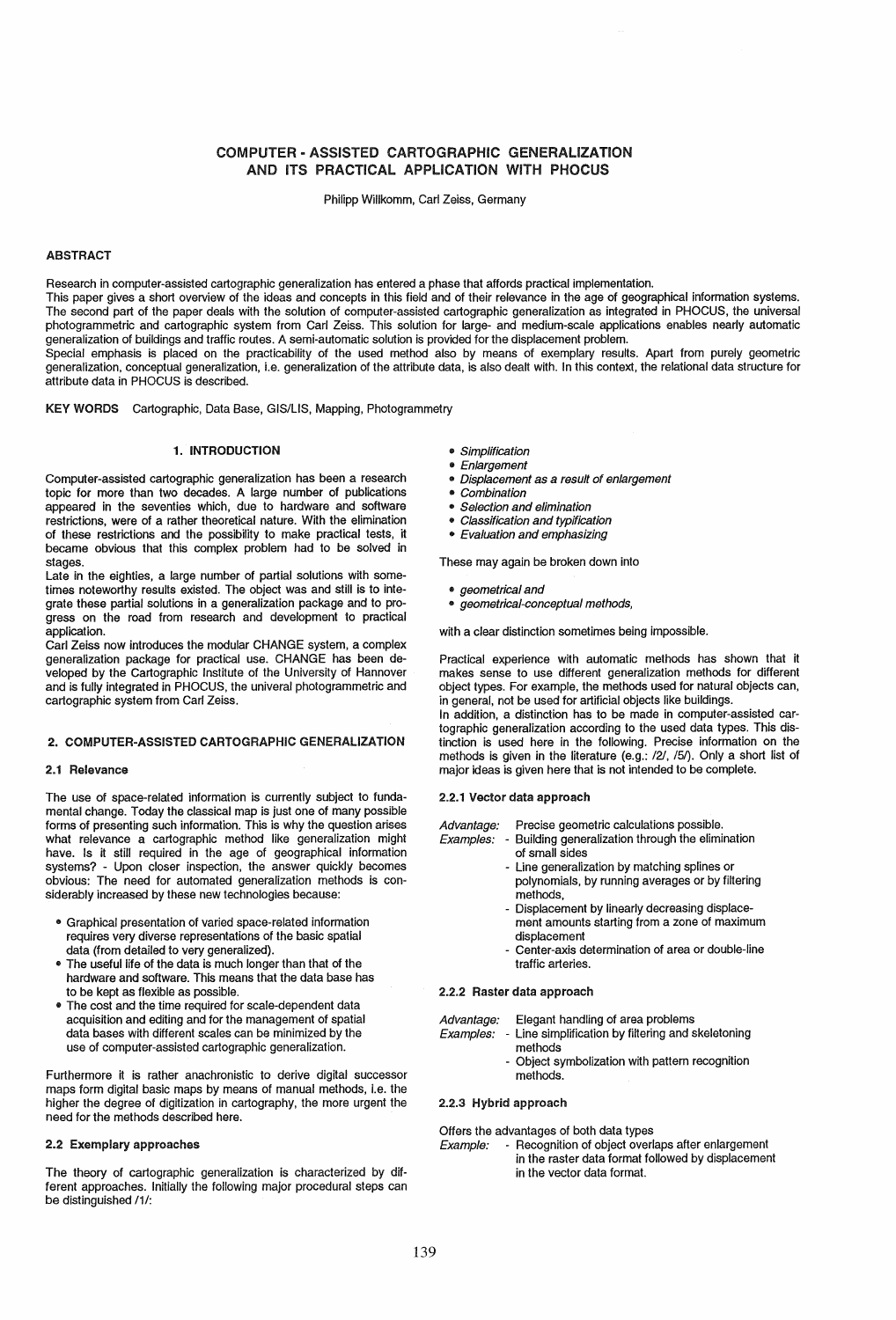### 2.2.4 Expert systems

Complex interactions between objects particularly during displacement or conceptual generalization can be assigned to the objects as "knowledge" (object-oriented approach).

This allows automating some subproblems of generalization not governed by precise rules by comparison with similar work done in the past. However, this field still is in the early research stage.

#### 3. THE 'CHANGE' GENERALIZATION PACKAGE FOR PHOCUS

Since its introduction in 1987, PHOCUS from Carl Zeiss has become one of the leading photogrammetric-cartographic systems in the world.

The integration of the CHANGE generalization package now offers the PHOCUS user a unique range of applications in computerassisted cartographic generalization.

#### 3.1 System overview

CHANGE is a modular package of distinct generalization procedures. The distinction is primarily based on the type of objects to be generalized and not on the required procedure steps. The concept is thus open to expansion by additional modules.

The following are currently supported:

- Building generalization
- Traffic route generalization
- Detection of displacement problem
- areas and support of interactive editing

The standard PHOCUS functions furthermore allow automating a large number of cartographic procedures such as reserving space for texts or labeling contour lines.

Fig. 1 illustrates the integration of CHANGE in PHOCUS.

The PHOCUS data selection interface is used to start generalization by calling the

#### GEODA (GEneralize Object DAta)

function. The user only has to define the data base· containing the input data and the destination data base.

The generalization methods to be used and the associated parameters have to be defined beforehand in a control file. This is dealt with in the following sections.



Fig. 1 PHOCUS Generalization Facilities

The user can make use of the full range of selection options provided by PHOCUS for selecting the data from the input data base. This means that virtually random subsets of the input data base may be used for generalization. For example, this allows thematical preselection of the objects to be included in the output representation.

The procedural steps for building and road generalization that are shown as monolithic blocks in Fig. 1 are subdivided into subprocedures that can be selected in the control file. This is also dealt with in the following sections.

#### 3.2 Building generalization

Building generalization involves the following subprocedures /3/:

- Data checking and correction, if required
- **Typification**
- Elimination of irrelevant buildings
- Simplifaction of building outlines
- Combination of adjacent buildings
- Simplification of combined building outlines

These subprocedures need not all be used every time. For example, the user can decide only to perform a data check. The elimination, simplification and combination subprocedures are controlled by a series of geometrical and conceptual parameters.

Fig. 2 illustrates the building outline simplification parameters.



Fig. 2 Simplification of the outline

| Meanings: | TV DIST:                                                                                                                                                                                                                                                                    | TV_LENGTH: Minimum length of a building side<br>Minimum distance of a point from<br>the line through its two adjacent points. |
|-----------|-----------------------------------------------------------------------------------------------------------------------------------------------------------------------------------------------------------------------------------------------------------------------------|-------------------------------------------------------------------------------------------------------------------------------|
|           | TV IDENT:<br>TV_ANGLE:                                                                                                                                                                                                                                                      | Minimum spacing of adjacent points<br>Angle limit for eliminating offset points                                               |
|           | TV AREA:                                                                                                                                                                                                                                                                    | Minimum area of an object and<br>(here) criterion for eliminating or empha-                                                   |
|           | sizing building projections:<br>Area $F$ (projection) > a * TV_AREA --> Emphasis<br>Area F(projection) < $a * TV_A REA$ --> Elimination<br>where $a$ is an internal system parameter (e.g. 0.1).<br>The area to be included in the computation is shown<br>shaded in Fig. 2 |                                                                                                                               |

### 3.3 Generalization of traffic routes

Due to its modular design, the module for generalization of traffic routes covers a wide field of applications. The major submodules are (Fig. 3):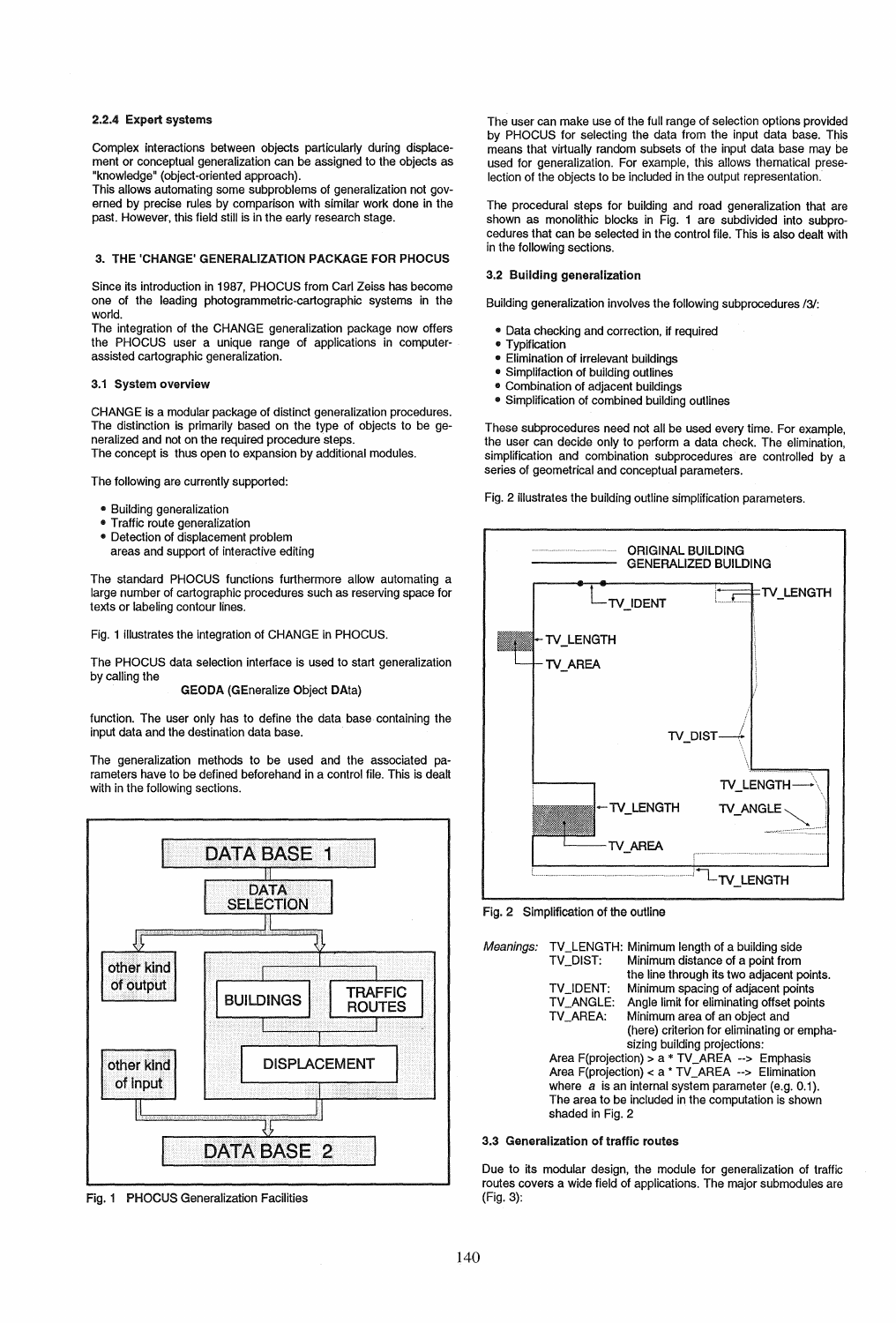- Data preprocessing
- Center-axis determination
- Creation of a topological network
- Simplification of this network using different methods (spline or polynomial approximation, Douglas-Paucker filtering, highpass filter)
- Derivation of enlarged double-line roads
- Clarification of the interchange areas

The user can combine these submodules in any meaningful way. The following input data types are legal:

- " Areas
- Lines<br>• Outline
- Outline polygons (left and right road edges geometrically separated but semantically linked in one object).

The same data types can also be put out with any combination of input and output data types being possible. The potential of this module vastly exceeds pure road generaliza-

tion. This is shown by the following list of possible applications:

- " Generalization of double-line traffic routes to enlarged double-line or single-line traffic routes
- Simplification of line data (e.g. contour lines) without
- the third dimension being lost
- Road axis determination
- " Determination of the network topology of an urban road network to answer questions like "Which is the best way from A to B?".



Fig. 5a Base map 1 :5000 compiled by photogrammetric data acquisition with P3 Planicomp and PHOCUS







Fig. 3 Generalization of contour lines and traffic routes

## 3.4 Sample results

Figures 4 and 5 illustrate the potential of the PHOCUS generalization package in a striking way. A complex practical example contains densely built-up urban areas and sparsely built-up marginal areas.

The original data set consists of about 800 objects with about 10.000 coordinates. The derived result data set still contains about 300 objects and about 4.000 coordinates. These numbers only refer to the object types 'building' and 'road'. Generalization of contour lines and water bodies provides about the same results.

## 4. PROSPECTS

## 4.1 Future developments

The next large complex that will be dealt with within the scope of CHANGE is displacement automation. This is a complicated procedure that must allow for the interaction between individual objects. Once this problem has been solved, the degree of generalization automation attainable with PHOCUS will progress from the current 80 % to 95 % and more.

The system is open for additional modules that can be integrated with little effort.

# 4.2 Conceptual generalization

The major currently available concept generalization options are:

- Suppression of the combination of objects belonging
- to different classes resp. object and object item types • Suppression of the elimination of important objects
- which would have to be eliminated by geometrical reasons
- Use of the attributes of the largest object for the combination